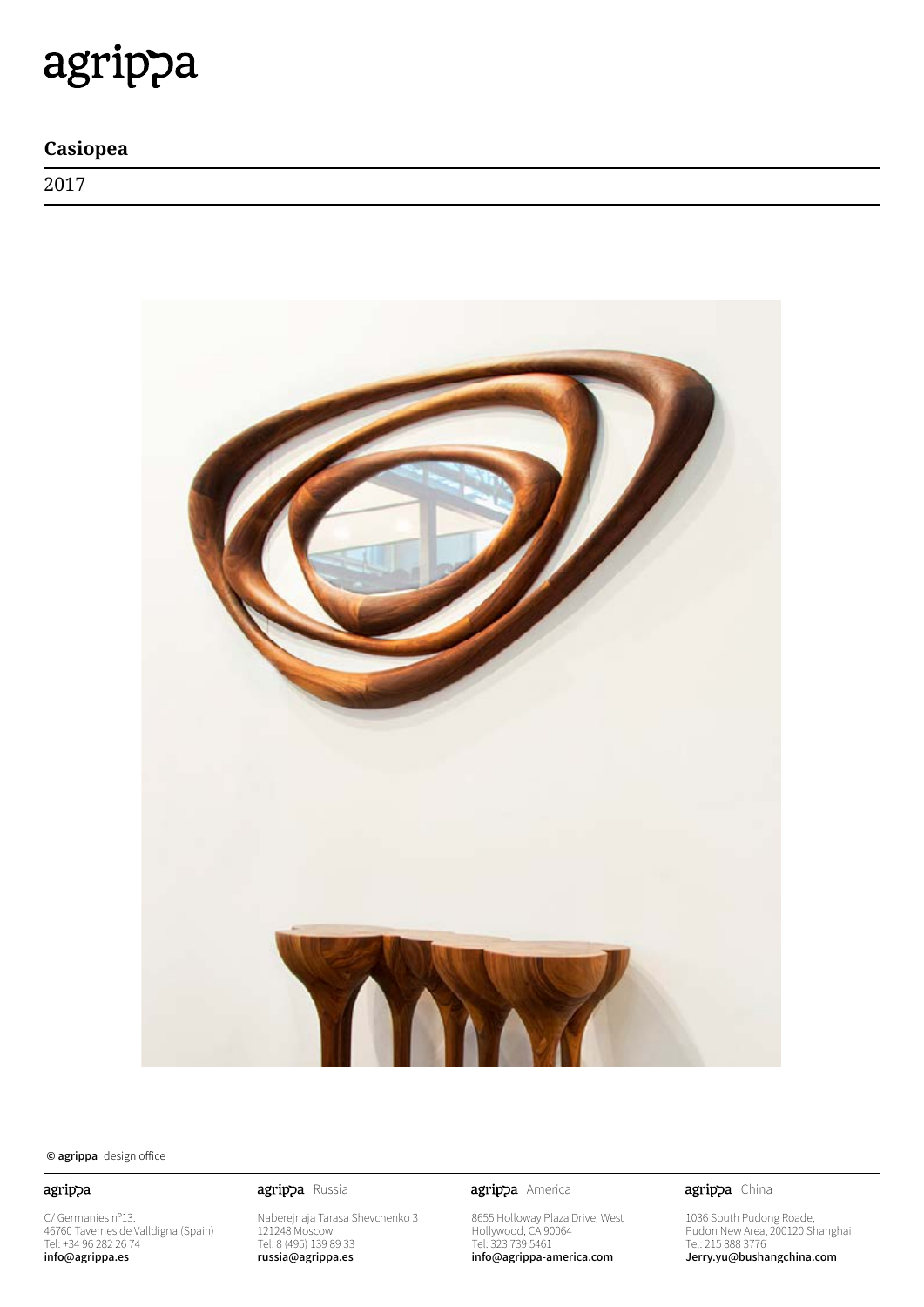# agrippa

| Casiopea  |                                    |   |  |  |     |                             |  |         |  |
|-----------|------------------------------------|---|--|--|-----|-----------------------------|--|---------|--|
| 2017      |                                    |   |  |  |     |                             |  |         |  |
|           |                                    |   |  |  |     |                             |  |         |  |
| $-1$ $-1$ | $\sim$ $\sim$ $\sim$ $\sim$ $\sim$ | . |  |  | . . | $\sim$ $\sim$ $\sim$ $\sim$ |  | $\cdot$ |  |

The first thing we can appreciate when viewing this mirror is its rounded triangular shape with a tendency to become an ellipse. This concept is repeated on a concentric basis creating an elliptic-kinetic effect that portrays (as an idealized caricature) the kinetics of the stellar orbits. In spite of the apparent bidimensionality of its three rings it is especially interesting the different sections along its profiles, since these vary three-dimension ally which enhances the dynamism of its curves.

Lo primero que podemos apreciar al ver este espejo es su forma triangular redondeada con tendencia a convertirse en elipse. Este concepto se repite de manera concéntrica produciendo un efecto elíptico-cinético que retrata (como una idealizada caricatura) el cinetismo de las órbitas estelares. Pese a la aparente bidimensionalidad de sus tres anillos resulta de especial interés las diferencias de sección en sus perfiles, ya que estos van variando tridimensionalmente, lo cual aumenta el dinamismo de sus curvas.

# Shipment information

| Qty                                        | 1 box                                                    |
|--------------------------------------------|----------------------------------------------------------|
| Volume                                     | $0,31 \text{ m}^3 / 10,94 \text{ ft}^3$                  |
| Gross weight                               | 10 kg. / 22,04 lb.                                       |
| Item dimension<br>(width x depth x height) | $62 \times 60 \times 83$ cm.<br>24,40" x 23,62" x 32,67" |





160 cm. / 63"

7 cm. / 2,75"

### © agrippa\_design office

### agrippa

C/ Germanies nº13. 46760 Tavernes de Valldigna (Spain) Tel: +34 96 282 26 74 info@agrippa.es

Naberejnaja Tarasa Shevchenko 3 121248 Moscow Tel: 8 (495) 139 89 33 russia@agrippa.es

agrippa Russia **agrippa** America

8655 Holloway Plaza Drive, West Hollywood, CA 90064 Tel: 323 739 5461 info@agrippa-america.com

agrippa\_China

1036 South Pudong Roade, Pudon New Area, 200120 Shanghai Tel: 215 888 3776 Jerry.yu@bushangchina.com